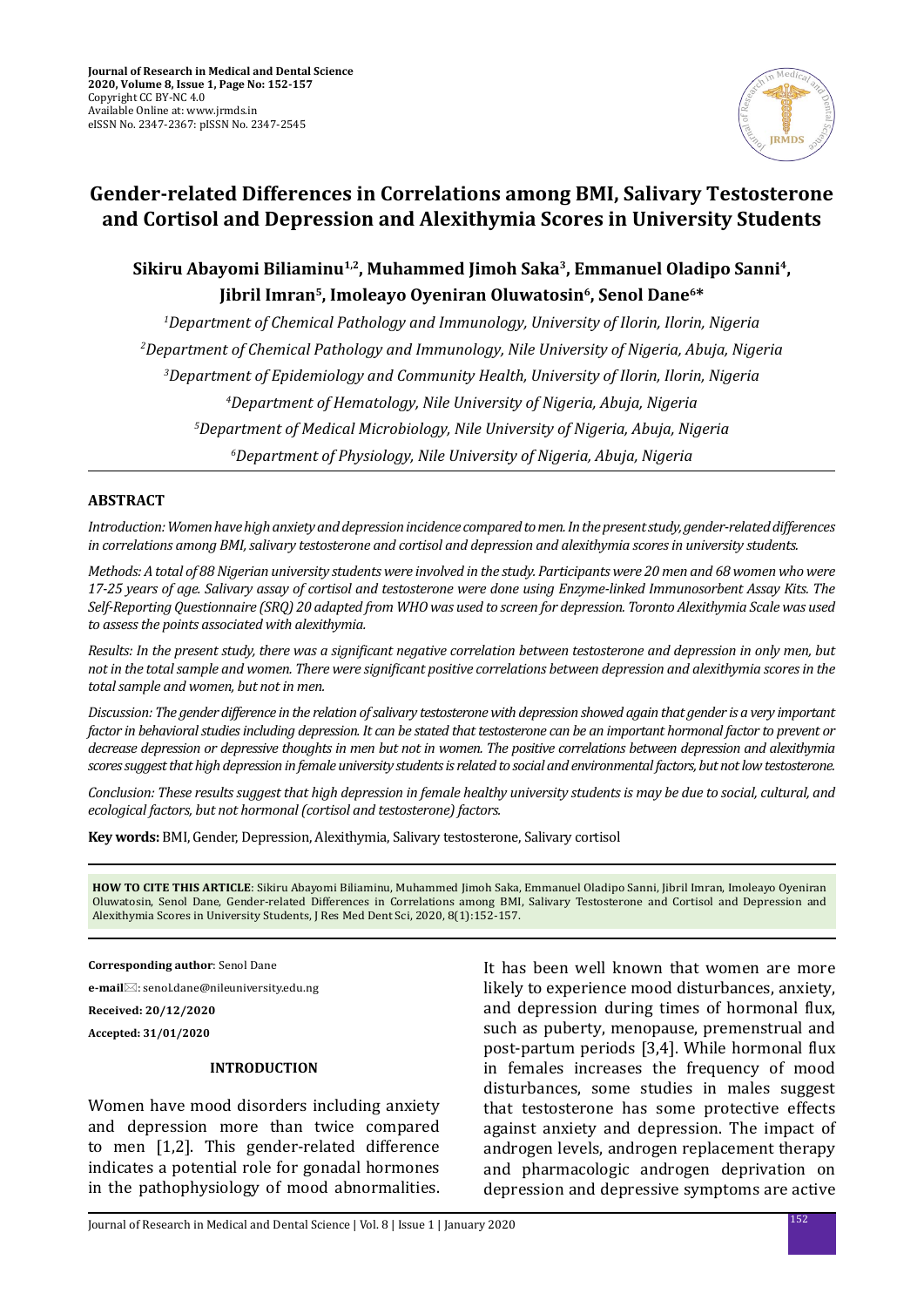areas of investigation. Recent studies reported that testosterone replacement therapy in men with low testosterone may improve depression and androgen deprivation therapy in men with prostate cancer may cause depression [5]. In soldiers, both high testosterone and cortisol were protective in controlling for predeployment depression; whereas  $\text{CO}_2$  inhalationstress-reactivity measures of these hormones had depress genic effects that were amplified by pre-deployment depression [6].

In a recent study, there were no significant<br>differences in anxiety prevalence in prevalence premenopausal obese women compared with normal-weight controls and both obesity and anxiety were associated with the high testosterone. However, women with anxiety symptomatology had non-significantly higher estradiol levels than women without anxiety<br>symptomatology, whereas obesity was symptomatology. associated with lower estradiol levels compared with those in the normal-weight group. Women with anxiety symptomatology had also significantly higher testosterone and estradiol composition [7].

It has been believed that the salivary testosterone represents extracellular hormone levels, thereby providing an alternative to serum free testosterone in the assessment of androgen status. In contrast to the collection of serum, the salivary testosterone is not invasive and expensive; the collection of saliva is relatively straightforward and requires minimal training. The measurement of salivary testosterone is a reliable and accurate method [8]. A validation study comparing samples from the same individuals found that salivary testosterone in adult men and women was correlated more strongly with calculated serum free testosterone than serum total testosterone [9] and was also unaffected by variations in sex hormone-binding globulin [10]. The physiological and healthrelated behavioral correlates of the salivary testosterone have not yet been explored [11].

While some recent studies were consistent with the hypothesis in which low testosterone is associated with the high risk of depression in especially men [12,13] and some studies reject this relationship [7,14]. The gender-related relationships between testosterone and cortisol hormone levels and depression and alexithymia

have not been unequivocally established. To this end, this study was conducted to investigate the gender-related relations among BMI, salivary testosterone and cortisol and depression and alexithymia scores in university students.

## **METHODS**

## **Participants**

Students (eighty-eight) who had classes at the time of the study were approached and requested to participate in the study. All of them accepted to participate in this study (20 men, average age=21.34 years, standard deviation, SD=1.78; 68 women, average age=20.85, SD=2.31). They were all students of the Faculty of Basic Medical Sciences at Nile University of Nigeria, a private tertiary institution in Abuja, Nigeria. The age of the participants was not different statistically by sex.

The experimental protocol was by following international ethical standards. The study was performed per under the Helsinki Declaration (1975, revised in 1996-2013). It was a descriptive cross-sectional study. The aims and objectives of the study were explicitly explained to the participants before the commencement of the study. All participants voluntarily gave written informed consent to participate in the study. The study was anonymous. A paper-andpencil based method of filling questionnaires was utilized. Participants were administered the Self-Reporting Questionnaire (SRQ-20) to get a depression score. All questionnaires were distributed only among first-year students on the university campus. The study was made between September 2019 and November 2019.

## **Inclusion criteria**

- 1. Willingness to participate.
- 2. Only students were allowed to participate.
- 3. Only undergraduate students studying were included in the study.

## **Exclusion criteria**

- 1. The study excluded participants that were not willing to be involved.
- 2. Students with a hormonal flux such as menstruation
- 3. Students with respiratory, metabolic, cardiac, psychiatric or central and autonomic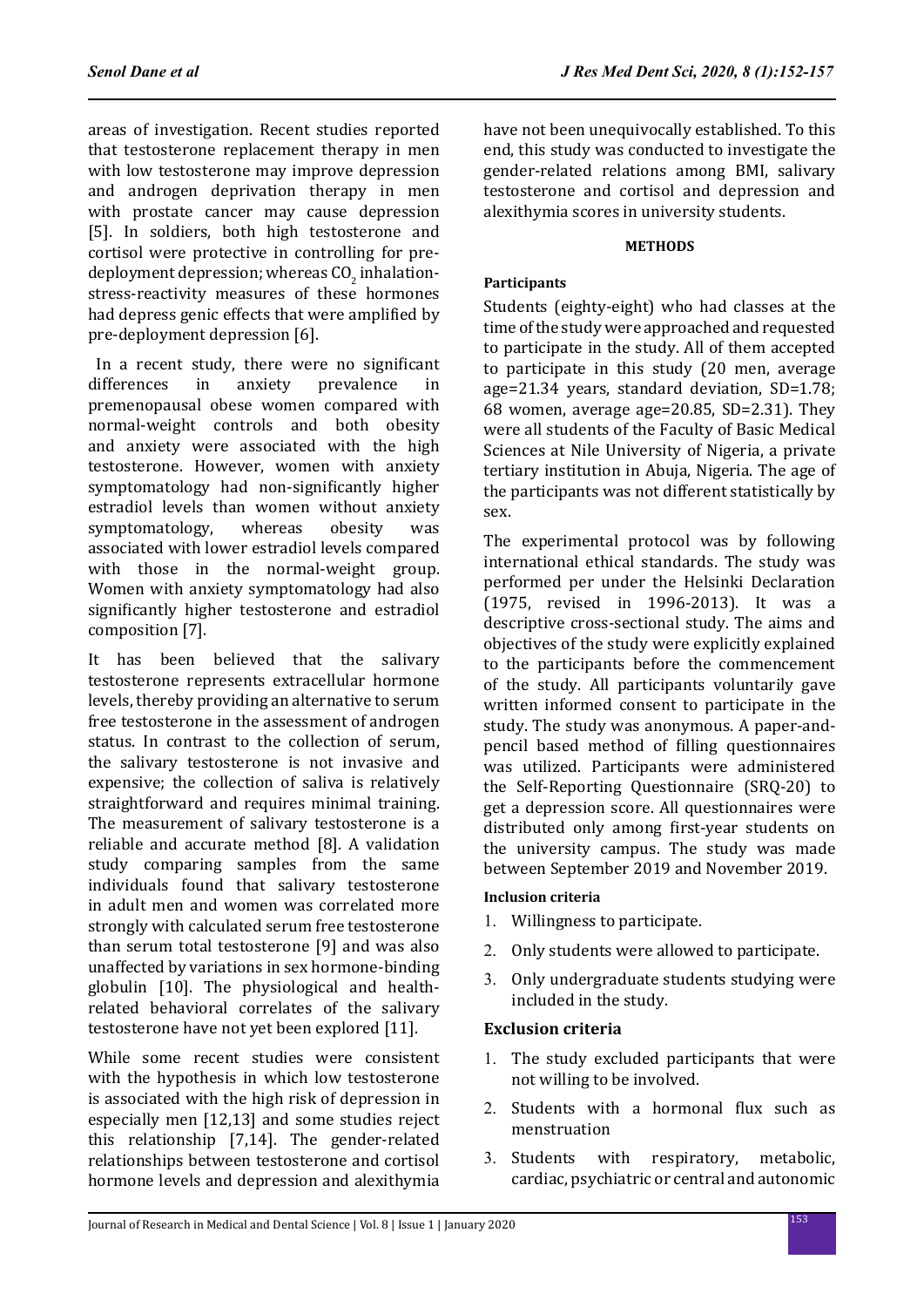nervous system disease that might change the depression, alexithymia, and salivary testosterone and cortisol levels were not involved.

#### **Measurement of weight**

Weights were measured in all participants using a WHO standardized weighing scale. Calibration was normally done at the beginning and end of each examining day by balancing with both sliding weights at zero and the balance bar aligned. The scale was checked using the standardized weights and calibration was corrected if the error is greater than 0.2 kg. Participants were asked to remove their heavy outer garments (jacket, coat, trousers, skirts, etc.) and shoes. The participant stands in the center of the platform; weight distributed evenly to both feet as standing off-center may affect the measurement. The weights were moved until the beam balances (the arrows are aligned). The weights were recorded to the resolution of the scale (the nearest 0.1 kg or 0.2 kg).

## **Measurement of height**

Height measurement was done for all the participants using a WHO standardized stadiometer. At the beginning and end of each examination day, the height rule was checked with standardized rods and corrected if the error is greater than 2 mm. Each participant was asked to remove his or her footwear (shoes, slippers, sandals, etc.), headgear (hat, cap, hair bows, comb, ribbons, etc.). The participant was asked to stand on the board facing the researcher, with the feet together, heels against the backboard, knees straight at the same time asking the participant to look straight ahead and not lookup. It was made sure that the eyes were at the same level as the ears. The measuring arm was moved gently down onto the head of the participant and the participant asked to breathe in and stand tall. The height was read in centimeters at the exact point while asking the participant to step away from the measuring board. The height measured was recorded in centimeters.

## **Saliva collection**

Participants were asked not to eat, drink, smoke or chew gum for 30 minutes before taking the saliva samples and not to remove the plastic film from the funnel lid that contains the clear liquid and then to spit into the open funnel until the amount of saliva (not bubbles) reaches the fill line. The passive drool method was used for saliva collection at 8:00 am. This method was used because it is both cost-effective and approved for use with almost all analytes and maintains sample integrity [15, 16]. For most participants, to fill the tube took 2 to 5 minutes. To avoid problems with analyte retention or the introduction of contaminants validated polypropylene vials of 2 ml cryovials were used for collection. Vials were sealed tightly and stored frozen at -20°C pending analysis within five days.

## **Measurements of salivary cortisol and testosterone**

Measurements of the salivary cortisol [17] and testosterone [18] were done using Enzymelinked Immunosorbent Assay Kits manufactured by Monobind Inc. Lake Forest, CA 92630, USA and supplied by NUMS Diagnostics Nigeria Limited, Suleja, Niger State, Nigeria.

#### **Assessment of depression**

The English version of a structured selfadministered World Health Organization's questionnaire (Self Reporting Questionnaire, SRQ-20) was used to collect the data on depression [19,20]. The SRQ-20 was developed and validated for international use. Compared to other scales for analysis of depression, the SRQ-20 has better validity and is widely used to assess depression among University students [21,22]. The SRQ-20 scale includes 20 dichotomous (yes/no) questions asking whether participants experienced symptoms of anxiety, depression, or somatic symptoms during the last 30 days before the study [21,22].

## **Assessment of alexithymia**

Toronto Alexithymia Scale [23] was used to assess the points associated with alexithymia. Its reliability and validity have been welldemonstrated in adults by Lee et al. in 1996 [24] and in adolescents by Seo et al. in 2009 [25]. Volunteers were asked to rate the degree to which they agree with each of the statements using a five-point Likert rating scale that ranges from "strongly agree" to "strongly disagree."

## **Statistical analyses**

Measured values are given as a mean +/ standard deviation (SD). Statistical analysis was performed using SPSS for Windows version 18. The Pearson correlation analysis was used. A p-value of less than 0.05 was considered statistically significant.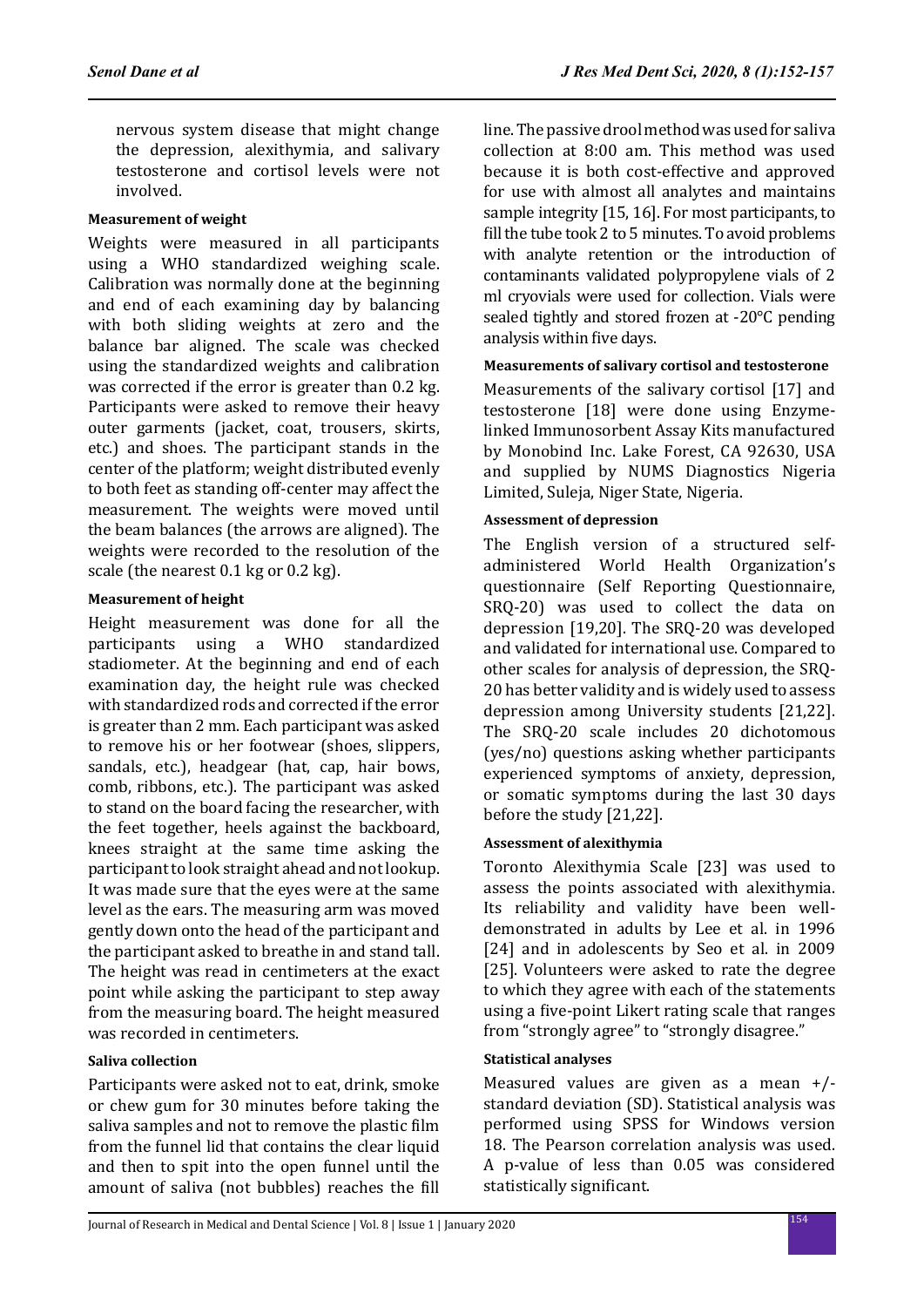#### **RESULTS**

In the total sample, male and female subjects, there were no significant correlations between BMI and other parameters (salivary testosterone and cortisol levels, depression and alexithymia scores).

There were statistically significant positive Pearson correlations between testosterone and cortisol levels in the total sample, men and women (total sample: r=0.341, p=0.001; men: r=0.403, p=0.04; women: r=0.321, p=0.008) (Table 1). There was a statistically significant correlation testosterone and depression in only men (r=- 0.502, p=0.024), but not in the total sample and women. In the total sample, male and female subjects, there were no significant correlations between salivary cortisol and other parameters (BMI, depression and alexithymia scores), except salivary testosterone. There were statistically<br>significant positive Pearson correlations correlations between depression and alexithymia scores in the total sample and women (total sample: r=48, p=0.00; p=0.04; women: r=589, p=0.00) (Table 1).

#### **DISCUSSION**

Decreased testosterone is associated with lots of symptoms such as the decrease in libido, erectile dysfunction, increased fat store, decreased muscle mass, decreased energy expenditure and depression [26]. The relationship between depression and testosterone levels is complex because a lot of health conditions including HIV/ AIDS, and obesity, stress, smoking, and alcohol abuse are independently related to depression and testosterone level. While the literature does not support a consistent relationship between testosterone levels and depressive symptoms, most studies suggest that lower testosterone levels are associated with depressive symptoms [26,27].

In the present study, there was a significant negative correlation between testosterone and depression in only men, but not in the total sample and women. This gender difference showed again that gender is a very important factor in behavioral studies including depression and school achievement. Previous studies reported the higher depression scores in female than in male subjects [28-30]. It can be stated that testosterone can be an important hormonal factor to prevent or decrease depression or depressive thoughts in men but not in women.<br>Another gender-related difference about gender-related depression was reported that there was a negative correlation between Grade Point Average (GPA) and depression score in men and a positive correlation in women [31].

The major challenges of efforts to reveal biological risk factors and biomarkers of depression include the complexity of underlying systems, interactions with other systems, and contextual factors governing their expression. Altered endocrine function is believed to be a central contributor to depression, but across studies, evidence for a link between endocrine markers and depression has been mixed, inconclusive, or conditional [6]. In the present study, there were significant positive correlations between depression and alexithymia scores in the total sample and women, but not in men. That is to

|              | <b>Testosterone</b> | Cortisol                      | Depression      | Alexithymia     |
|--------------|---------------------|-------------------------------|-----------------|-----------------|
|              |                     | Total Sample (N=88)           |                 |                 |
| <b>BMI</b>   | 0.022, 0.839        | $-0.14, 0.194$                | $-0.044, 0.686$ | $-0.182, 0.09$  |
| Testosterone | ۰                   | 0.341, 0.001                  | $-0.077, 0.478$ | $-0.078, 0.468$ |
| Cortisole    | 0.341, 0.001        | ٠                             | 0.058, 0.593    | 0.082, 0.45     |
| Depression   | $-0.077, 0.478$     | 0.058, 0.593                  | ٠               | 0.48, 0.00      |
|              |                     | Male Subjects (N=20)          |                 |                 |
| <b>BMI</b>   | 0.082, 0.73         | $-0.327, 0.16$                | $-0.029, 0.903$ | $-0.393, 0.087$ |
| Testosterone | ۰                   | 0.403, 0.04                   | $-0.502, 0.024$ | $-0.064, 0.788$ |
| Cortisole    | 0.388, 0.091        |                               | $-0.66, 0.782$  | 0.228, 0.333    |
| Depression   | $-0.502, 0.024$     | $-0.66, 0.782$                | ٠               | 0.302, 0.195    |
|              |                     | <b>Female Subjects (N=68)</b> |                 |                 |
| <b>BMI</b>   | 0.014, 0.912        | $-0.089, 0.472$               | 0.03, 0.806     | $-0.125, 0.31$  |
| Testosterone | ۰                   | 0.321, 0.008                  | 0.083, 0.501    | $-0.111, 0.366$ |
| Cortisole    | 0.321, 0.008        | ٠                             | 0.106, 0.391    | 0.032, 0.799    |
| Depression   | 0.083, 0.501        | 0.106, 0.391                  |                 | 0.589, 0.00     |
|              |                     |                               |                 |                 |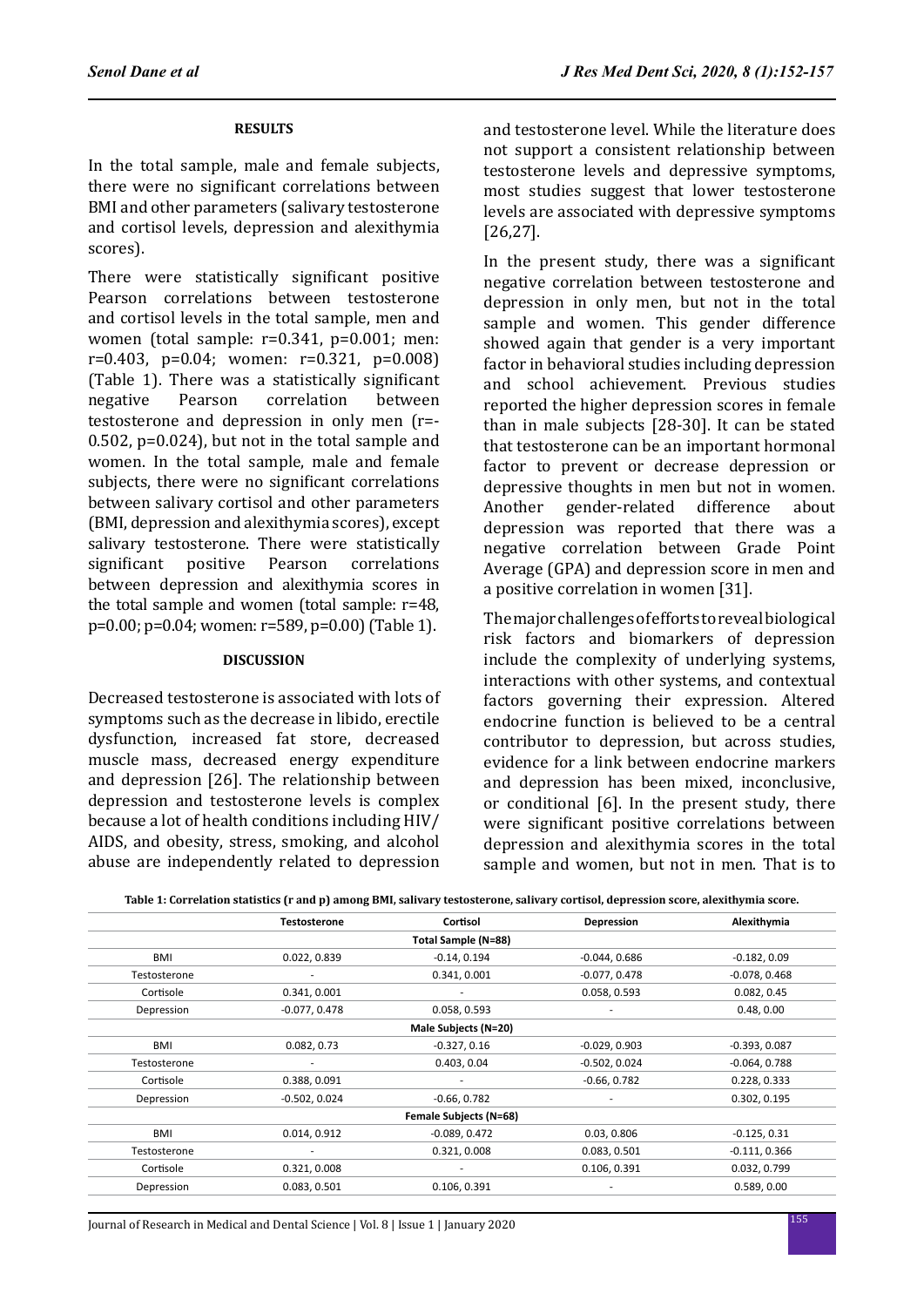say, there is a gender-related difference in this relationship too. A recent study supported this gender difference in which alexithymia score was higher in female than in male subjects [32]. Previous reports support the relationships between alexithymia and depression [33,34]. The results of the present study and a previous study [34] may designate that the primary (independent factor) is alexithymia and the dependent factor is depression in the relation between depression and alexithymia because there was no significant correlation between testosterone and alexithymia scores in the total sample, men and women.

In a recent study, it has been reported that partnered adults tend to have lower risks of depression than do single individuals, while parents are more commonly depressed than non-parents [35]. Men's and women's depression prevalence did not vary based on testosterone [35]. Partnered fathers had lower testosterone than single (never married, divorced) non-fathers, but were less commonly depressed than those single non-fathers. High testosterone, high socioeconomic status fathers had the lowest prevalence of mild depression, whereas low testosterone, low socioeconomic status non-fathers had the highest. Compared to other mothers, low socioeconomic status; low testosterone mothers had an elevated prevalence of mild depression. Overall, low socioeconomic status, high testosterone nonmothers had substantially elevated depression risks compared to other women. They suggested that depression is influenced by the social (e.g. partnering and parenting status; socioeconomic gradients), cultural (e.g. gender and family life domains), and ecological (e.g. the lived environment, particularly related to low socioeconomic status and poverty) contexts in which individuals find themselves [35].

Additionally, there were significant positive correlations between salivary cortisol and salivary testosterone in the total sample, male and female subjects in the present study. These well-known relations between cortisol and testosterone suggest that hormone analyses in the present study are correct or reliable. Also, in the total sample, male and female subjects, there were no significant correlations between salivary cortisol and other parameters (BMI, depression and alexithymia scores), except salivary testosterone. These results suggest that high depression in female healthy university students [30] is maybe due to social, cultural, and ecological factors [35], but not hormonal (cortisol and testosterone) factors.

#### **CONCLUSION**

These results suggest that high depression in female healthy university students is may be due to social, cultural, and ecological factors, but not hormonal (cortisol and testosterone) factors.

#### **REFERENCES**

- 1. Bekker MH, van Mens-Verhulst J. Anxiety disorders: Sex differences in prevalence, degree, and background, but gender-neutral treatment. Gend Med 2007; 4:178-193.
- 2. Seedat S, Scott KM, Angermeyer MC, et al. Cross-national associations between gender and mental disorders in the World Health Organization world mental health surveys. Arch Gen Psychiatry 2009; 66:785-795.
- 3. Douma SL, Husband C, O'Donnell ME, et al. Estrogenrelated mood disorders: reproductive life cycle factors. ANS Adv Nurs Sci 2005; 28:364-375.
- 4. Solomon MB, Karom MC, Norvelle A, et al. Gonadal hormones modulate the display of conditioned defeat in male Syrian hamsters. Hormones Behavior 2009; 56:423-428.
- 5. Nead KT. Androgens and depression: A review and update. Curr Opin Endocrinol Diabetes Obes 2019; 26:175-179.
- 6. Cobb AR, Josephs RA, Lancaster CL, et al. Cortisol, testosterone, and prospective risk for war-zone stressevoked depression. Mil Med 2018; 183:535-545.
- 7. Stanikova D, Luck T, Pabst A, et al. Associations between anxiety, body mass index, and sex hormones in women. Front Psychiatry 2019; 10:479.
- 8. Macdonald PR, Owen LJ, Wu FC, et al. A liquid chromatography-tandem mass spectrometry method for salivary testosterone with adult male reference interval determination. Clin Chem 2011; 57:774-775.
- 9. Keevil BG, MacDonald P, Macdowall W, et al. Salivary testosterone measurement by liquid chromatography tandem mass spectrometry in adult males and females. Ann Clin Biochem Int J Biochem Lab Med 2014; 51:368- 378.
- 10. Keevil BG, Fiers T, Kaufman JM, et al. Sex hormonebinding globulin has no effect on salivary testosterone. Clifton Ann Clin Biochem 2016; 53:717-720.
- 11. Clifton S, Macdowall W, Copas AJ, et al. Salivary testosterone levels and health status in men and women in the British general population: Findings from the third national survey of sexual attitudes and lifestyles (Natsal-3). J Clin Endocrinol Metab 2016; 101:3939-3951.